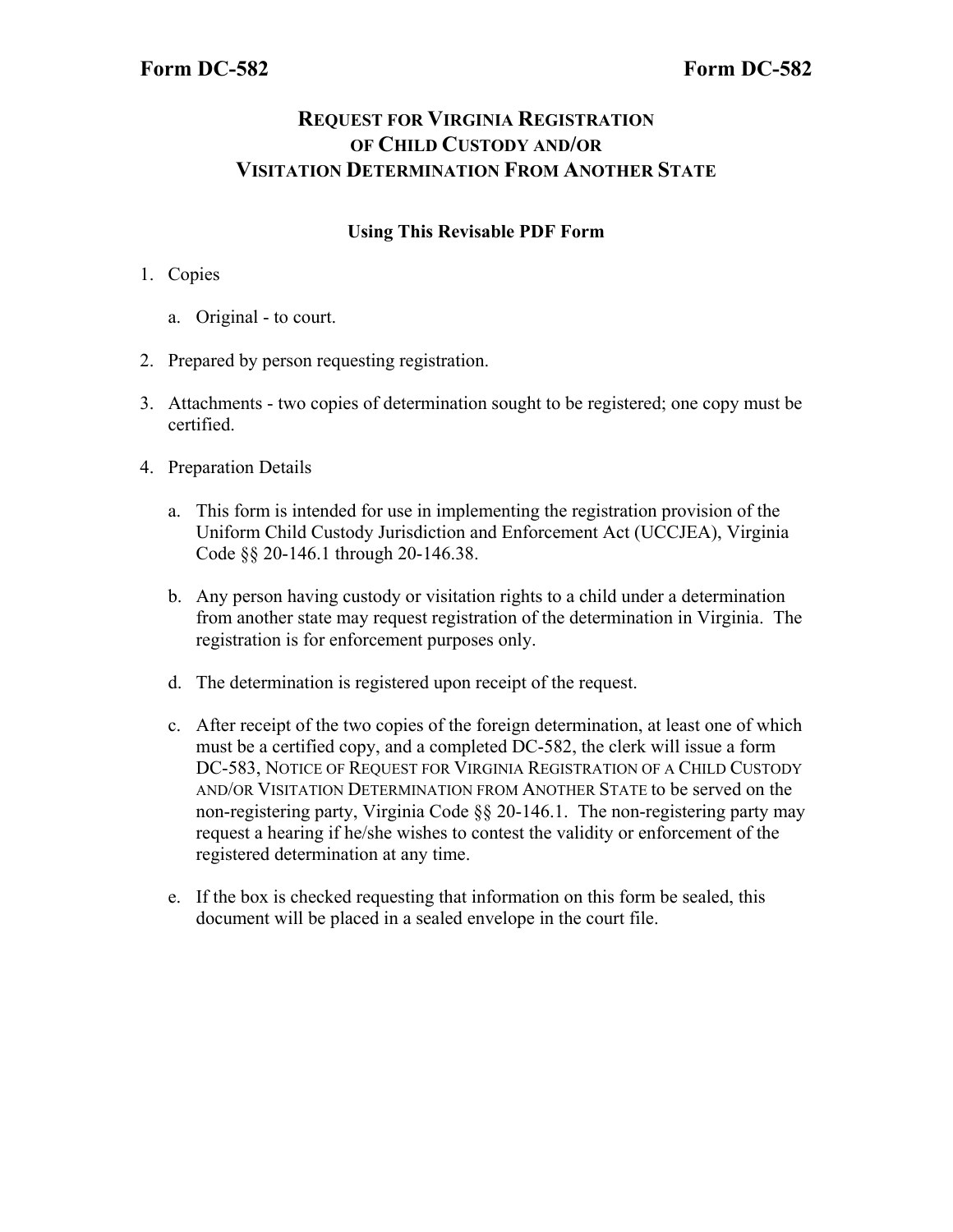# **REQUEST FOR VIRGINIA REGISTRATION OF CHILD CUSTODY AND/OR VISITATION DETERMINATION FROM ANOTHER STATE**

#### **Data Elements**

- 1. Court case number.
- 2. The city or county where the court in which you are filing the request is located.
- 3. The address of the court in which you are filing the request.
- 4. Name of child who is the subject of determination to be registered.
- 5. Date of birth of child who is the subject of determination.
- 6. Name of the person who is requesting registration.
- 7. Address of person requesting registration.
- 8. Check this box if requestor requests that the information on the request not be disclosed.
- 9. Name and address of non-registering party.
- 10. Name and address of other interested person.
- 11. Date signed by registering party.
- 12. Signature of registering party.
- To be completed by person acknowledging the signature of the requestor: 13. Name of person whose signature is being acknowledged.
- 14. Date signature acknowledged.
- 15. Signature of person acknowledging, and check appropriate title box. If it is a notary, insert the date the notary's commission expires.